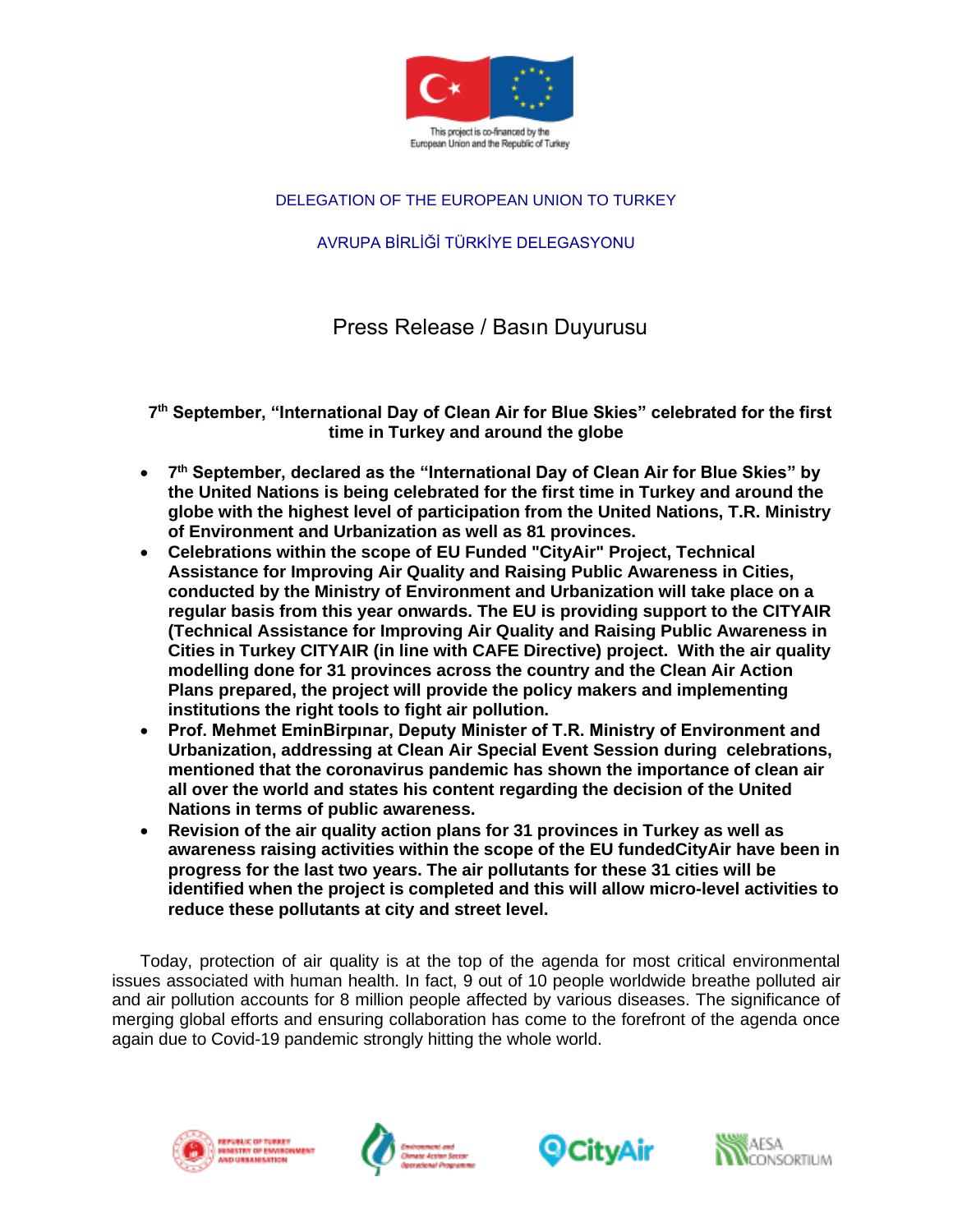

European Union and the Republic of Turkey

Given that, during the  $74<sup>th</sup>$  Session of the United Nations in December 2019,  $7<sup>th</sup>$  of September was declared as "**International Day of Clean Air for Blue Skies**". "Clean Air Day", celebrated for the first time this year, aims to raise public awareness at all levels and to encourage activities for improving air quality.

The EU is putting in a lot of effort to this end. With its ambitious 2030 Climate and Energy Framework and the European Green Deal, the EU is re-positioning itself to be the first carbon neutral economy by 2050. EU has also enacted its Climate Law this year. Focusing on areas from emission reduction to resource efficiency, sustainable mobility to health and environmental protection, the EU is committed to fulfil this ambition, even more so after suffering from the impacts of Covid-19 crisis.

### **Head of EU Delegation to Turkey Ambassador Meyer-Landrut: "Nothing could be as precious as the air we breathe"**

Mentioning that air pollution accounts for approximately 6.5 million people in the EU suffering from diseases such as stroke, asthma and bronchitis every year, Head of EU Delegation to Turkey Ambassador Nikolaus Meyer-Landrut said:

"Let me take this opportunity to express our thanks to the Ministry of Environment and Urbanisation for organising this important event together with the UNEP Europe Office. I trust that with such initiatives and the efforts of the Ministry through the CITYAIR project, the EU will have contributed to better air quality management and a higher quality of life for the citizens of Turkey as well.

Every year, life expectancy of more than 400 thousand people decreases due to reasons associated with air pollution. However, nothing can be more precious than breathing. That is indeed the reason why we are trying to take European Union standards to the highest level possible and monitor the air quality in Cities very closely.

We have pleasure in cooperating for a shared knowledge and experience in this field with the Turkish government and the municipalities."

### **Prof. Mehmet EminBirpınar: It is in our hands to improve the air quality in cities**

A Clean Air Special Event Session is hosted by T.R. Ministry of Environment and Urbanization, with wide participation including Provincial Environment Directorates of 81 cities, with the aim of emphasizing the significance of 7<sup>th</sup> September "Clean Air Day". **Prof. Mehmet EminBirpınar, Deputy Minister of T.R. Ministry of Environment and Urbanization**, addressing the session, stated his content regarding the decision of the United Nations in terms of public awareness. Explaining the fact that Covid-19 has shown the world how vital clean air is, Birpınar continued as follows: "We are going through a period during which we need quality and clean air more than ever. The data received from European Union Copernicus Atmosphere Monitoring Programme, during the period when pandemic measures were implemented in our country, has indicated improvement in air quality. This observation is also a proof of the scale of air pollution we cause under normal circumstances and that it is indeed possible to improve air quality by means of taking measures. Our Ministry will be carrying on its activities in this field in a fast and determined manner.".







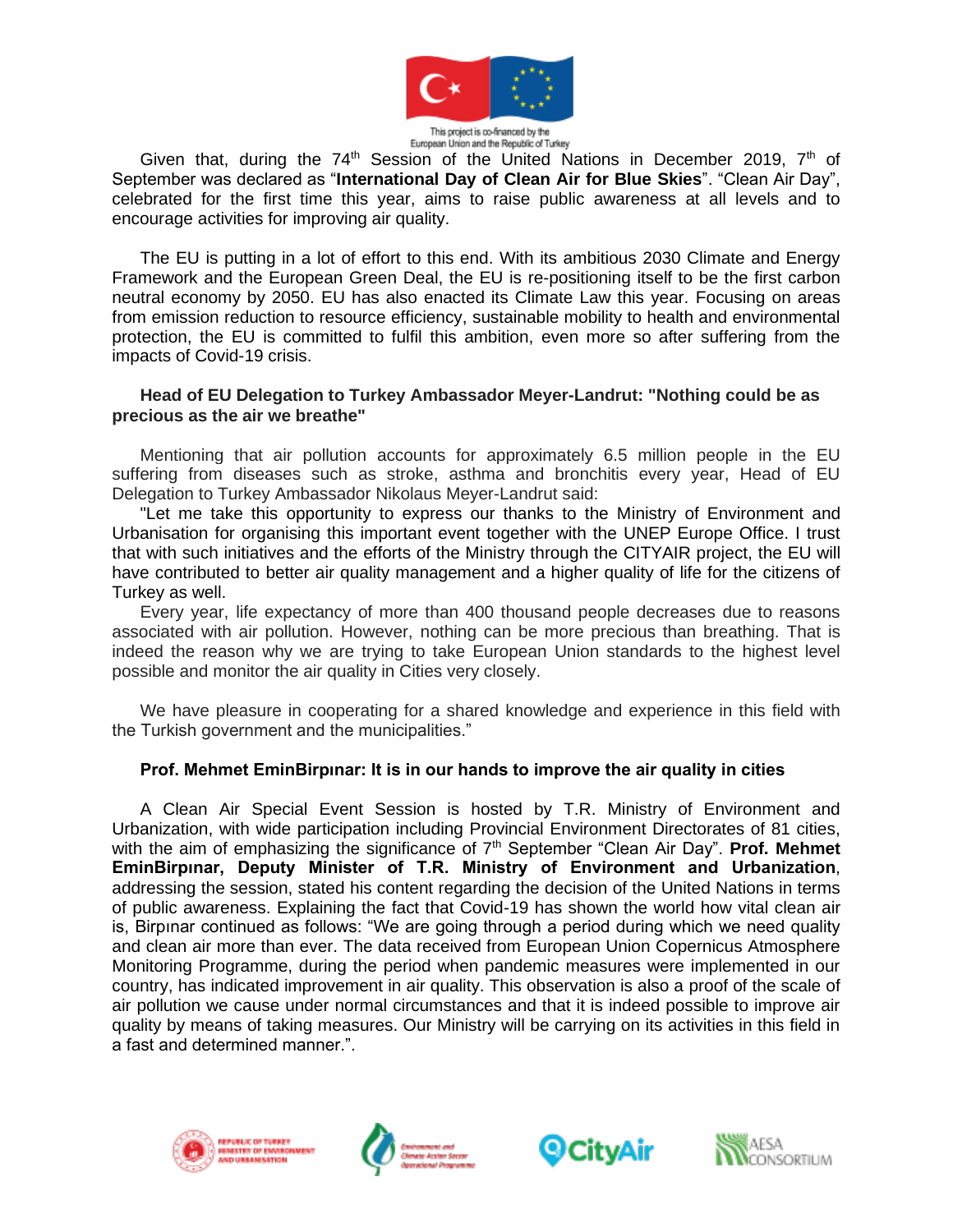

This project is co-financed by the European Union and the Republic of Turkey

Naming CityAir Project as one of the important public awareness projects of the Ministry in the field of air quality, Birpınar continued his speech as follows:

"This is the first time that such a comprehensive project is held in Turkey to create public awareness on significance of air quality. By means of this project, covering 31 provinces located in South-Central Anatolia, Aegean, Mediterranean and Central Black Sea regions, we not only ensure progress in air emission inventory systems but also update the clean air action plans of our cities. Subsequently, air quality modelling activities will be carried out for each and every one of these provinces. Thereby, we will be able to identify what kind of pollutants we are exposed to at provincial, district and even street level. Furthermore, we will identify the distribution of pollutants, sources as well how the emission takes place in the atmosphere in the light of the data we obtain from more than 300 measurement stations throughout Turkey. This will enable us to conduct a micro level study to remove the pollutants. Up until now, we organized a couple of workshops to which officials responsible for air quality management from Kahramanmaras, Sinop, Izmir, Isparta and surrounding cities attended. During these workshops, we explained how the local authorities and relevant stakeholders should communicate this issue to our citizens. Our goal is to increase the knowledge on improving air quality significantly in the long run thanks to increasing awareness and active efforts. We are working on road maps which will help develop emission reduction strategies in the new period at city level and improve air quality by increasing the awareness in the society".

### **Prof. AlperÜnal: Individual awareness is of vital importance for sustainable clean air**

Speaking on the environmental impacts of air quality, City Air Project Expert **Prof. AlperÜnal from Istanbul Technical University (ITU) Eurasia Institute of Earth Sciences, Climate and Marine Sciences Department**underlined that the coronavirus pandemic has revealed how big a role individual measures play in the fight against air pollution. Ünal said, "Decreasing number of vehicles in traffic particularly in large cities due to majority of the population staying home has reduced air pollution due to particulate matter  $PM_{10}$ by 32 percent. This is a very significant reduction. In order to make it sustainable, not only the public but also individuals have an important role to play".

Indicating the fact that United Nations is creating an awareness at international level and aiming to ensure a global improvement in terms of air quality, Ünalcontinued as follows: "All actors working on this subject united to work on a solution starting at local level and rising to global. Within the scope of the Emission Inventory Workshops we organize in CityAir Project, we ensure that local authorities and all relevant stakeholders become knowledgeable on this issue. This awareness starting at local level will make sure that the subject will be handled at national level in the upcoming period.''

#### **Isparta Emission Inventory Workshop completed**

Emission Inventory Workshop, the fourth in a series of technical workshops within the scope of CityAir Project, has been organized with attendance from Isparta province as well as 9 other provinces under the responsibility of south-central Anatolia Clean Air Centre Directorate. The current status of air quality and relevant details about future planning have been discussed during the workshop, in which provincial directorates, municipalities and authorities working in the field of air quality have participated. During the training sessions organized within the scope







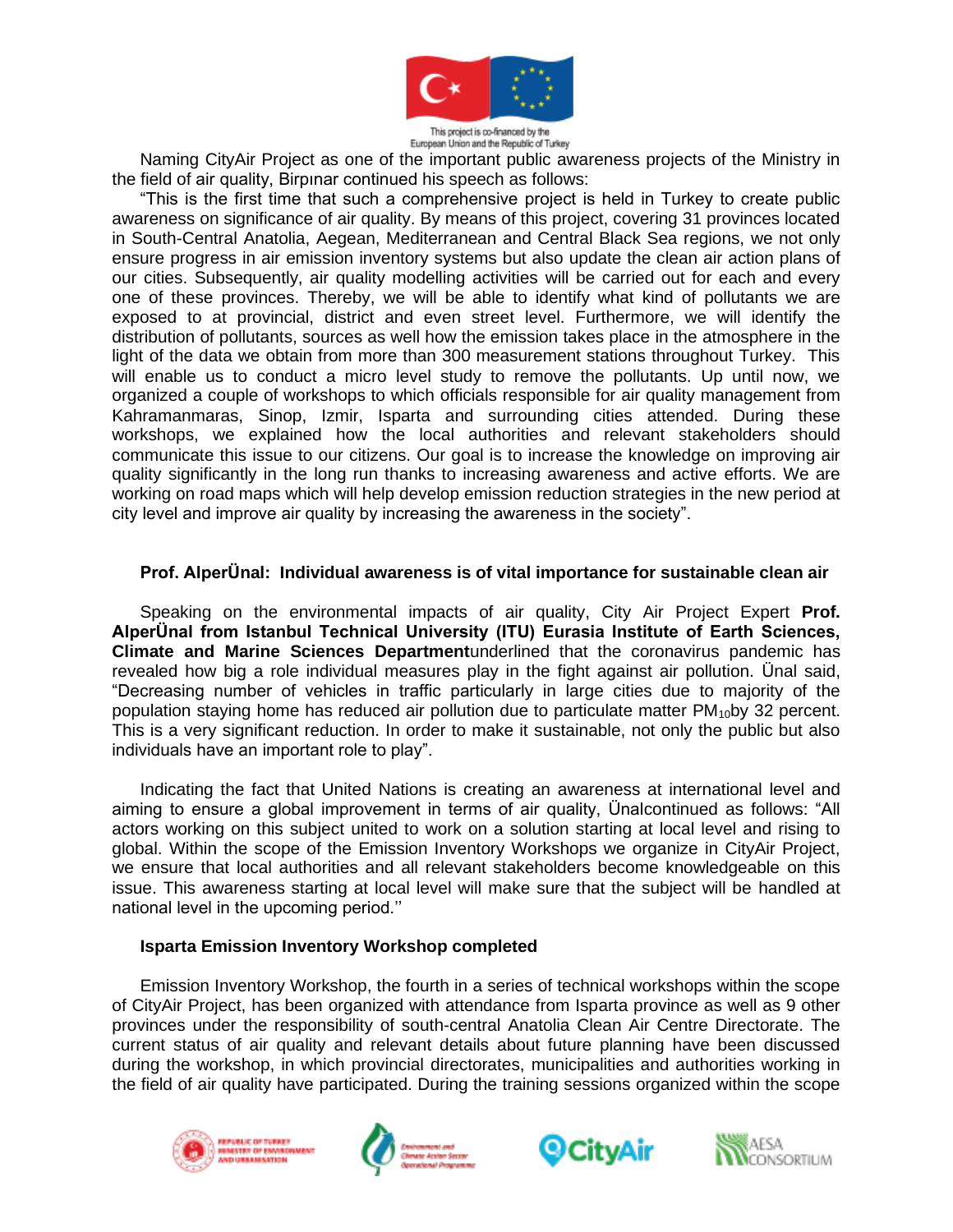

This project is co-financed by the European Union and the Republic of Turkey

of the workshop, the stages, main principles and purpose of developing emission inventory have been addressed in detail as well as the modelling activities.

### **The objectives of "International Day of Clean Air for Blue Skies":**

- Ensuring that people from all parts of the society understand the significance of air quality for health, environment, economy and productivity,
- Indicating the close link between air quality and other environmental issues such as climate change and Sustainable Development Goals,
- Promoting solutions for air quality improvement by means of sharing knowledge, innovation and success stories which have been and can be put into action,
- Developing alliance-forming strategies among local, national and international projects conducted in the field of air quality management and accelerating air quality activities by bringing international actors together.

## *For your press inquiries:*

*MirayAkdağ - Press Officer at the Delegation of the European Union to Turkey miray.akdag@eeas.europa.eu*

*M +90 532 624 93 56 / T +90 312 459 88 77*